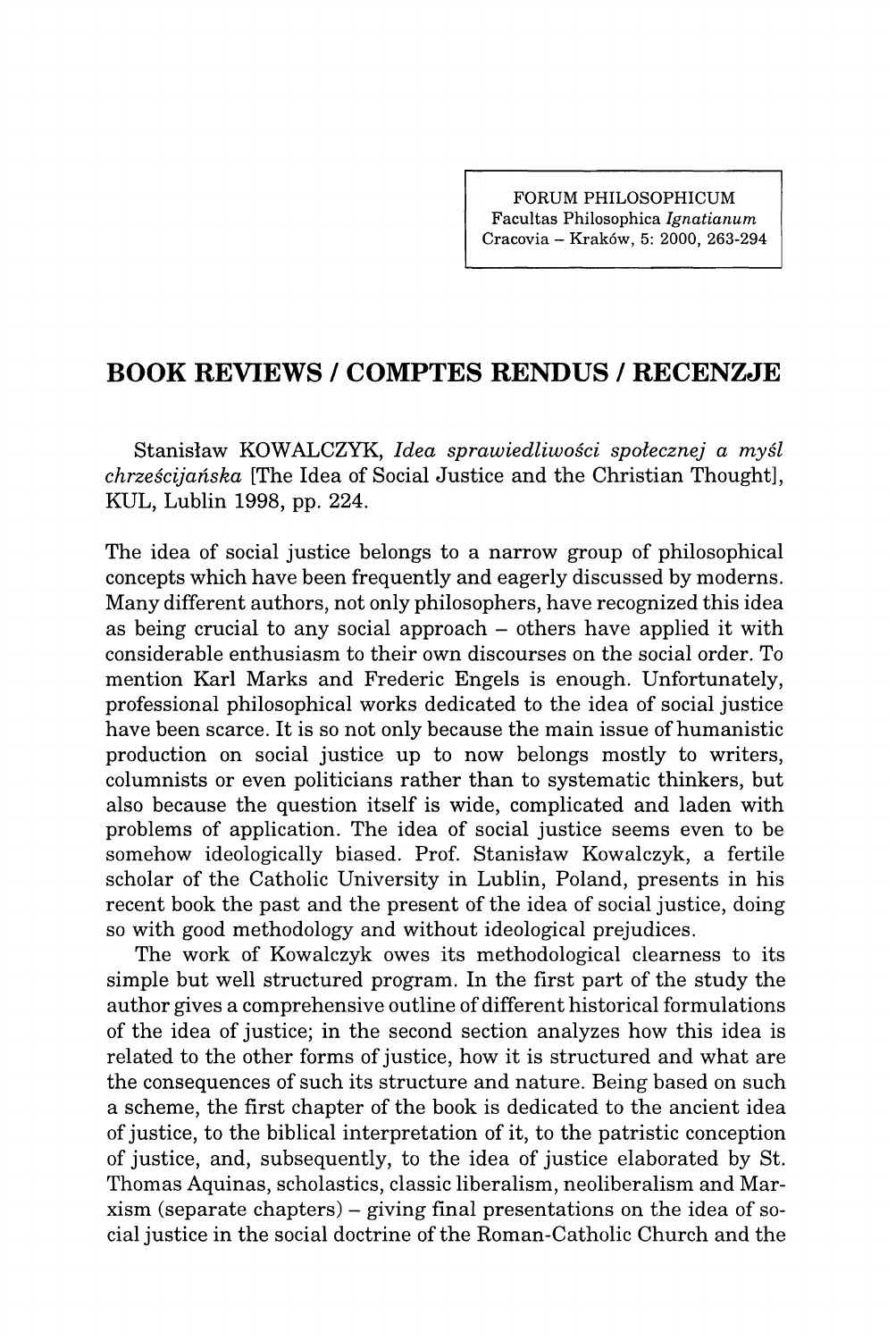idea of social justice present in catholic literature. In its first chapters the second, analytical part of the book enumerates different types and notions of justice. It examines the three particular forms of justice: legal, of exchange and distributive, according to the distinction suggested once by Aristotle. The specific character of social justice is subject of a separate unit, accompanied by another that investigates the basis of this kind of justice; its spheres of activity, its international dimension and finally, the relation that unites the social justice with the social love.

The notion of justice is present in all main currents of social thought: liberalism, socialism and personalism. The threefold idea of justice (legal, of exchange and distributive), elaborated once by Greeks, is frequently discussed, and, generally, wide accepted by the authors of all three intellectual currents mentioned above. This is not the same with the idea of social justice. This category appears first in the German discussion on justice in the 19th century, entering the vocabulary of the social teaching of the Church and of modern authors.

The idea of social justice is rather strange to the liberals. The liberal conception of justice has more in common with the idea of a social contract or an agreement among equals, i.e.: individuals or groups of them. Such an understanding of justice explores what Aristotle called a ,just exchange" and what would also be described as a particular, horizontal form of the very idea of justice. Consequently, the liberal understanding of justice frequently omits any direct and serious reflection on what classic philosophers used to call the "common good". For this reason liberalism is also particularly unlike to accept the axioms of normative ethics or the doctrine of natural law. Instead, liberals like John Locke have introduced the notion of the "law of" nature", which corresponds with the natural state of man and his culture, but which has nothing in common with the purely metaphysical or at the same time the moral notion of natural law.

The Marxists also perceive justice in their own specific way. Social justice for them is necessarily connected with an authoritarian model of the social life, with the negation of private property (and sometimes even of privacy), and with the principle of revolution, of the continuous struggle between classes. Instead, socialism, a current far wider than Marxism itself, would identify social justice with a recognition of the dignity of each person and of each social group. This recognition would frequently mean emancipation of such persons or groups, but emancipation that, unfortunately, is usually submitted to the power of some, egalitarian ideology.

If the classic threefold doctrine of justice is so widely respected by all the main streams of social thought, even if not without some objection.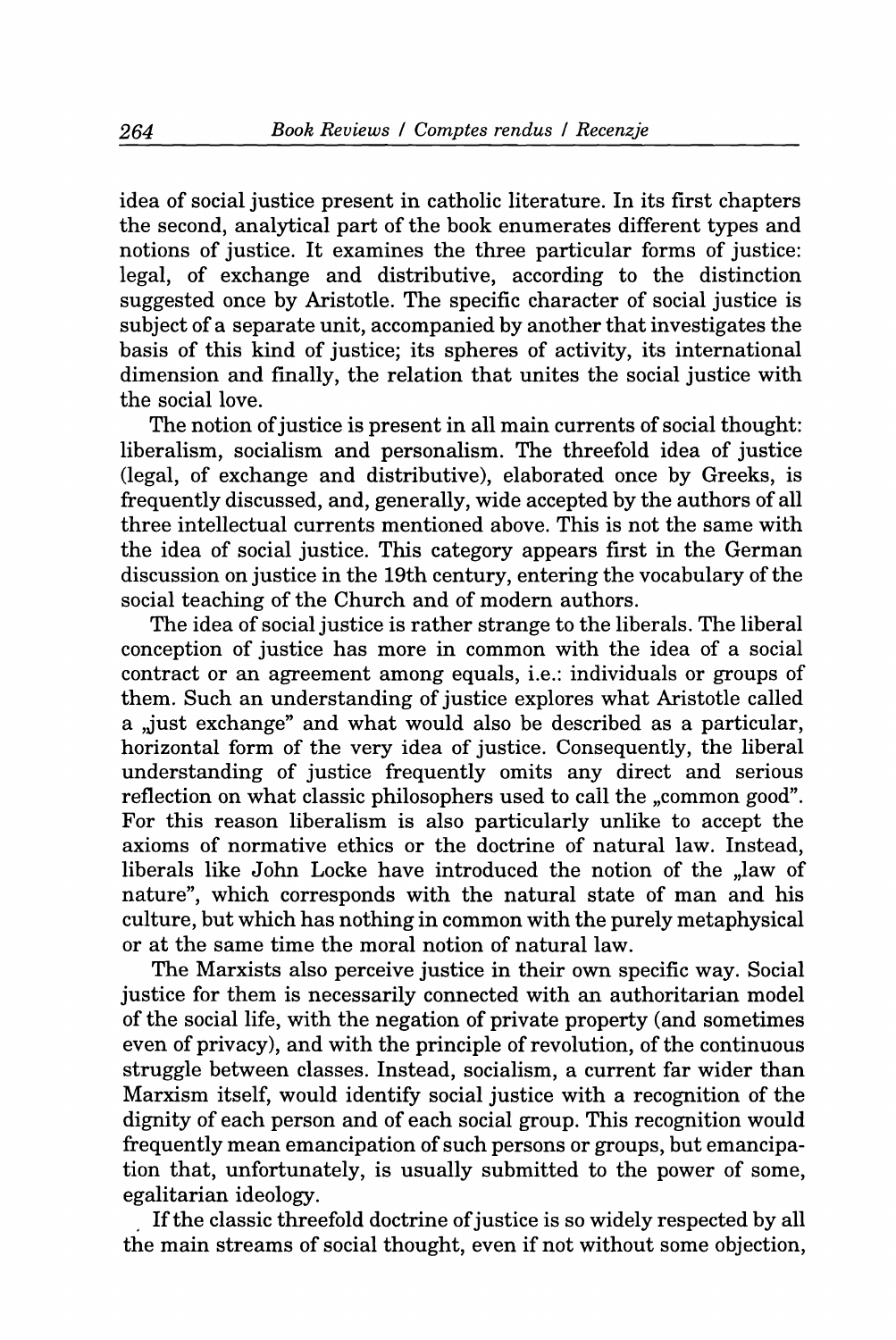is it *really* necessary to introduce another concept, this of social justice, especially when this concept would often be criticized or wrongly understood by them? Yes, answers Kowalczyk. The notion of social justice is indispensable, autonomous and far different from all other forms of justice.

First, it differs from legal justice. Both of them would be called the ,justice of the common good", for this kind of good is their proper object, but when legal justice tries to evaluate and to build this good mostly on the base of positive law, social justice refers always to what is more fundamental: to the natural law, to the dignity of the human person and its life. Legal justice, especially in the liberal interpretation, would justify many inequalities in the social status of the members of the given society; social justice would instead stress the necessity of reconciliation among the groups and, also, the right of each member of the society to the full participation in the process of construction of what is good for all.

Social justice is something different from exchange justice which has strong individualistic bias. This last form of justice perfectly describes the reality of the market and of the direct exchange of goods and services in it, but it fails to explain, or even recognize, the real core of human culture. Even economics is described by social justice in more complete way, because social justice perceives actors on the economic stage not only as subjects of the exchange, but also as persons and as a community of persons, all searching to recognize and to develop all possible relations that unify them.

Social justice distinguishes itself form distributive justice. The last one is usually understood as a proper redistribution of the net national (or corporate) product or other goods. Sometimes it is also identified with the optimal social policy or with a well functioning system of public and social services. Social justice instead concerns with more fundamental reality. It resides in both horizontal and vertical dimension of the society, but within the last one would be defined as a full participation of each individual in the creation, consumption and responsibility for common good.

What is characteristic to the idea of social justice and what *really*  distinguishes it from any other form of justice is the clear presupposition of solidarity. Social justice, like any justice, is a virtue, what means that it has a moral nature, anyhow none of the other forms of justice stresses so much the very fact of moral unity of all humans as social justice does. It does not mean that social justice is just a vouge, general virtue. It is rather more fimdamental than others, if to use personalistic terms, or it is more "necessary", if to use Kantian ones. For this reason social justice always resists to any form of violence, ideology or